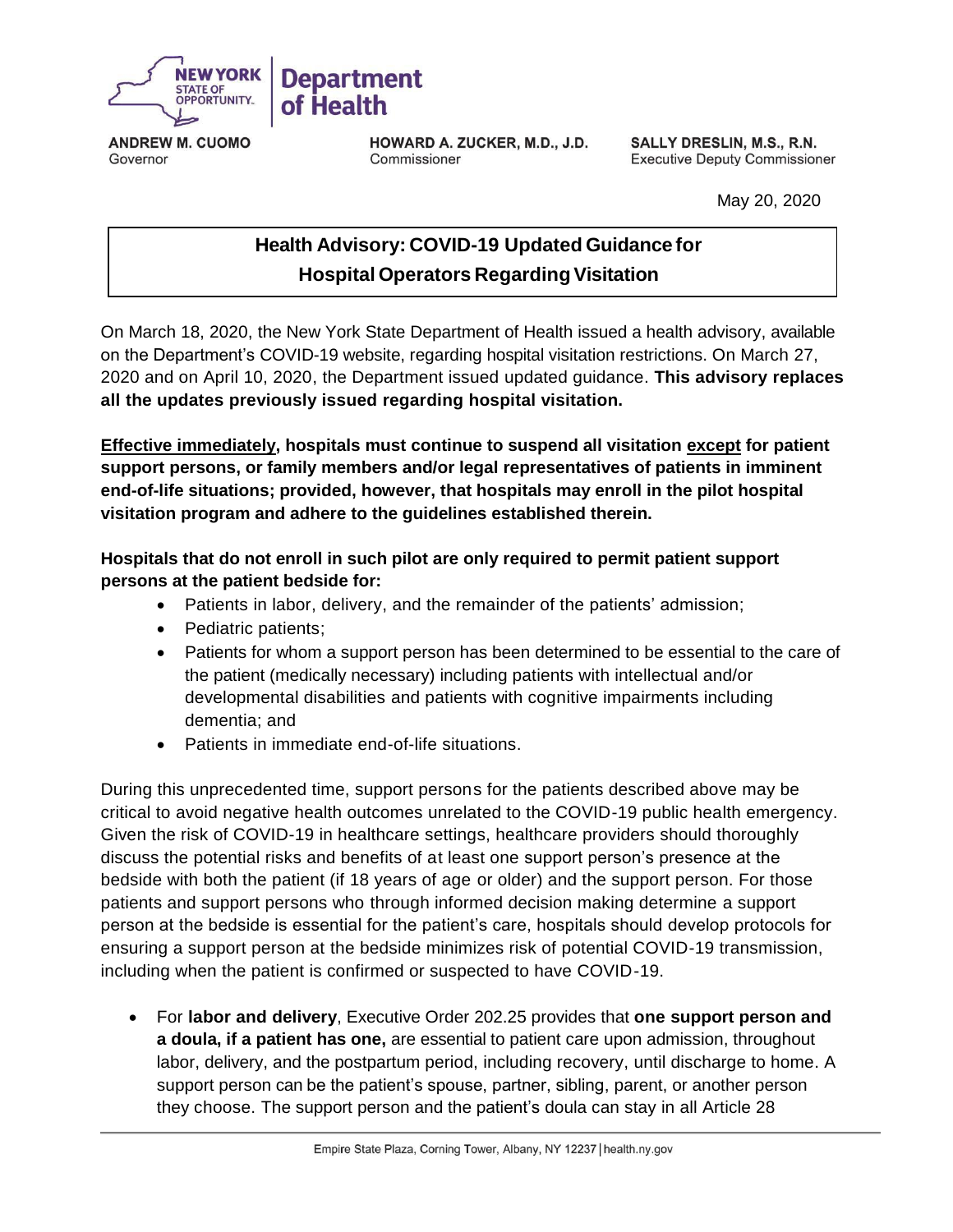settings with the patient, whether the patient gives birth at a general hospital or a birth center. This includes being present upon admission, during labor, delivery, in postpartum units, or in a birthing center, as medically appropriate. The support person and doula (if the patient has one) are the only support persons allowed to be present during the patient's care. This restriction must be explained to the patient in plain terms, upon arrival or, ideally, prior to arriving at the hospital. Hospital staff should ensure that patients fully understand this restriction, allowing them to decide who they wish to identify as their support person.

- For **pediatric patients**, the Department considers **one support person at a time** as essential to patient care in the emergency room or during hospitalization. For hospitalized pediatric patients, especially with prolonged hospitalizations, the patient or family/caregiver **may designate two support people**; but only one support person may be present at a time. This restriction must be explained to the patient's family/caregivers in plain terms, upon arrival or, ideally, prior to arriving at the hospital. Hospital staff should ensure that the family/caregiver fully understand this restriction. Individuals age 70 years or older, are not encouraged to be support persons at this time due to increased risk of COVID-19 infection.
- For **patients for whom a support person has been determined to be essential to the care of the patient (medically necessary) including patients with intellectual and/or developmental disabilities (I/DD), and patients with cognitive impairments including dementia**, the Department considers **one support person at a time** as essential to patient care in the emergency room or during hospitalization. For these hospitalized patients, especially with prolonged hospitalizations, the patient or family/caregiver **may designate two support people**; but only one support person may be present at a time. This support person can be the patient's family, caregiver, or another person they chose. In these settings, the person will be the only support person allowed to be present during the patient's care. This restriction must be explained to the patient and support person in plain terms, upon arrival or, ideally, prior to arriving at the hospital. Hospital staff should ensure that patients fully understand this restriction, allowing them to decide who they wish to identify as their support person. Individuals age 70 years or older, are not encouraged to be support persons at this time due to increased risk of COVID-19 infection.
- For **patients in imminent end-of-life situations**, the Department considers **one family member and/or legal representative at a time** as a support person who should be permitted at the patient bedside. The Department defines imminent end-of-life situations as a patient who is actively dying, where death is anticipated within less than 24 hours. The patient and/or family/caregiver **may designate up to two support people**; but only one support person may be present at a time. In the event the patient is a parent of a minor child, one adult family member and one child may be permitted at the patient bedside. This restriction must be explained to the patient and/or support person in plain terms, upon arrival or, ideally, prior to arriving at the hospital. Hospital staff should ensure that patients and/or support person fully understand this restriction. Individuals age 70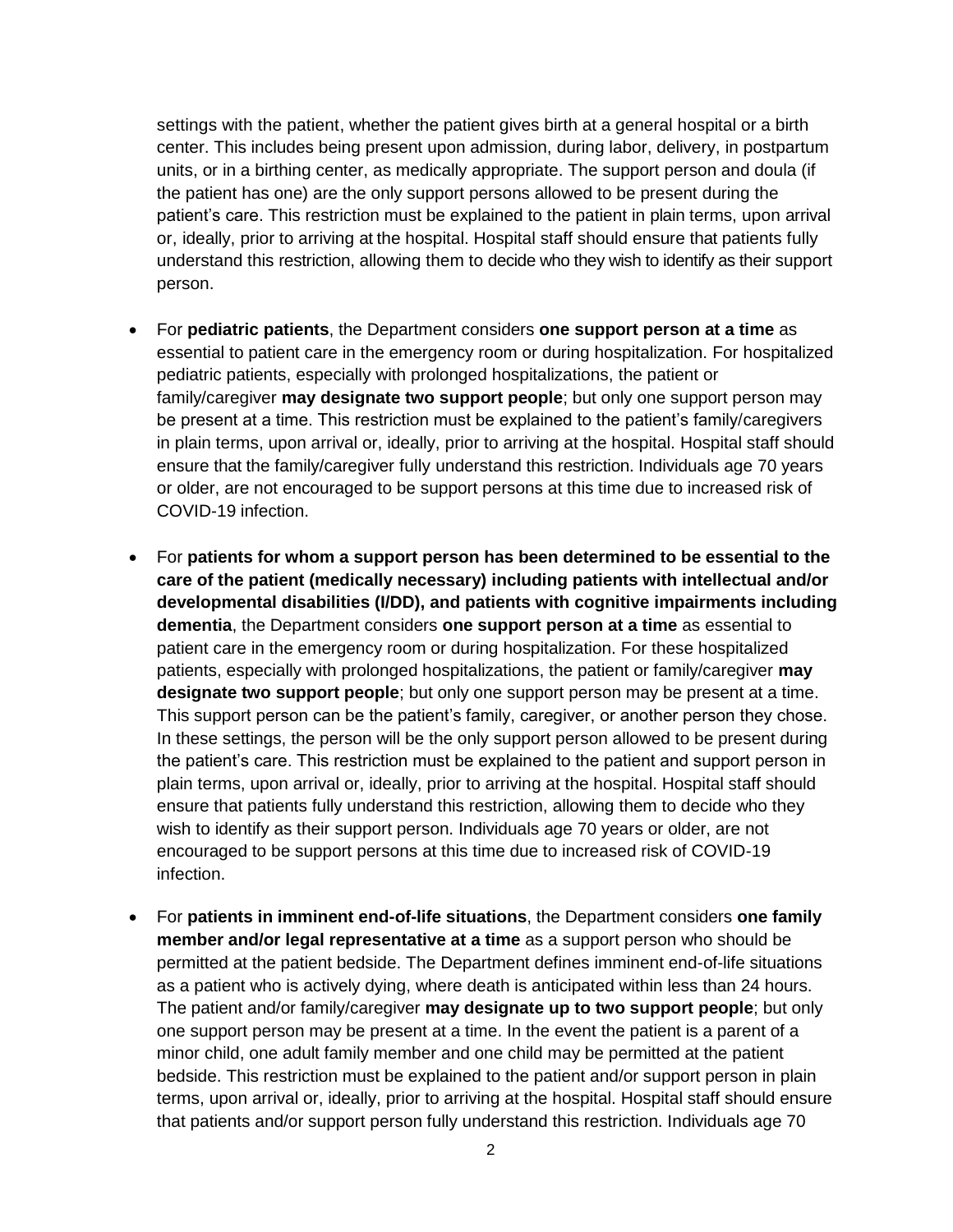years or older, are not encouraged to be support persons at this time due to increased risk of COVID-19 infection.

**Exceptions which restrict support persons may be applied in limited circumstances** and must be limited to medical necessity determinations made by the treating clinician and/or based on the facilities' ability to maintain appropriate infection control protocols.

**The support person of a patient with confirmed or suspected COVID-19 who has been a close contact of the patient** has potentially already been exposed to COVID-19. These support persons should:

- Wear a surgical or procedure mask throughout their time in the hospital,
- Practice scrupulous hand hygiene,
- Remain in the patient's room except for entrance and exit from the hospital; and
- While in the room, a gown and gloves should be worn to prevent the person's hands or clothes from becoming contaminated. Eye protection should be worn while in the room if available.

**If the support person of a patient with confirmed or suspected COVID-19 has not been a close contact of the patient** and does not have a history of confirmed COVID-19, the support person should:

- Wear a surgical or procedure mask throughout their time in the hospital,
- Practice scrupulous hand hygiene,
- Remain in the patient's room except for entrance and exit from the hospital, and
- While in the patient's room, a gown and gloves should be worn to prevent the person's hands or clothes from becoming contaminated. Eye protection should be worn while in the room if available.
- Again, in these circumstances the risks of acquiring COVID-19 should be fully explained, so that the patient and support person can make an informed decision of whether or not the support person's presence at the patient bedside is essential to the patient's health.

**If the patient does not have confirmed or suspected COVID-19**, the support person should:

- Wear a surgical or procedure mask throughout their time in the hospital,
- Practice scrupulous hand hygiene, and
- Remain in the patient's room except for entrance and exit from the hospital.

If a support person has suspected COVID-19 or presents with or develops symptoms of COVID-19, they should be excluded from the facility. In this situation, through informed decision making, the patient and/or family may choose to select a different support person.

If a support person was **confirmed as having symptomatic COVID-19** but meets the following conditions:

- At least 3 days (72 hours) have passed since recovery, defined as resolution of fever (greater than or equal to 100.0 F) without the use of fever-reducing medications; **AND**
- Improvement in respiratory symptoms (e.g., cough, shortness of breath); **AND**
- At least 14 days have passed since symptoms attributed to COVID-19 first appeared.
	- o For a support person who was **asymptomatic at the time of their first positive test**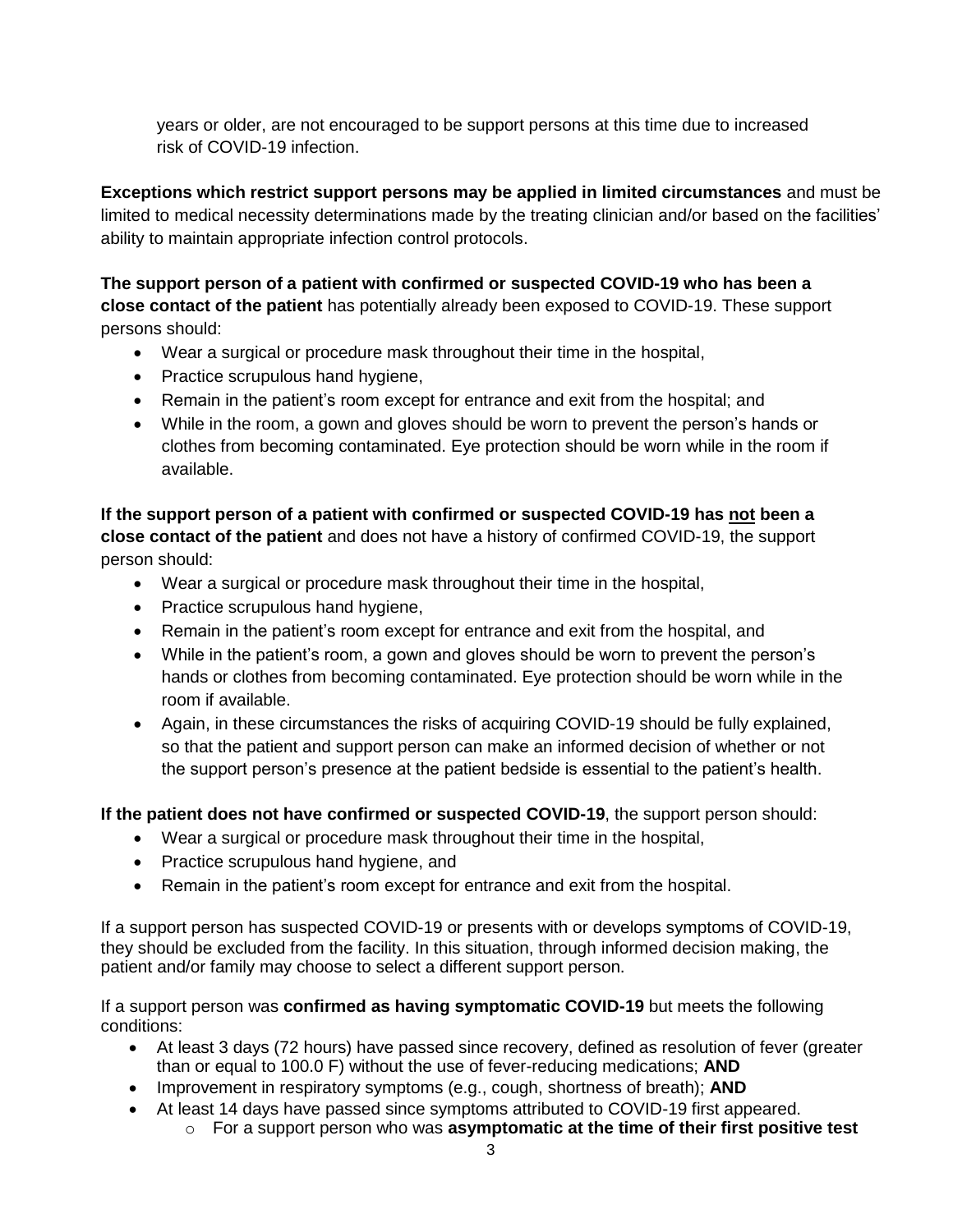and remain asymptomatic, at least 14 days have passed since the first positive test.

Such support person may be allowed to visit with the following precautions:

- Wear a surgical or procedure mask throughout their time in the hospital,
- Practice scrupulous hand hygiene,
- Remain in the patient's room except for entrance and exit from the hospital; and
- While in the room, a gown and gloves should be worn.

**Hospital staff must screen the support persons** for symptoms of COVID-19 (e.g., fever, sore throat, runny nose, cough, shortness of breath, muscle aches, or diarrhea) and conduct a temperature check prior to entering the clinical area and every twelve hours thereafter for the remainder of their presence at the bedside. When providing personal protective equipment to a support person, instructions on PPE conservation strategies should be provided to minimize unnecessary waste (i.e. prolonged wearing).

Hospitals should develop clear protocols for communicating with family members or caregivers of any patient who do not have a support person at the bedside. This should include considerations for assisting patient and family member communication through remote methods when possible, for example, via phone or video call.

Hospitals must post signage notifying the public of the suspension of visitation in all hospital entrances and in parking lots. In addition, these policies should be posted to the hospital's website and social media pages.

## **Question and Answer**

The Department has received requests for clarification on how hospitals should implement this guidance. The following Questions and Answers are provided to clarify these questions:

- **Q:** For patients with cognitive impairments, including dementia or developmental disabilities, who determines if their condition is essential (medically necessary) for a support person to be present?
- **A:** During the State of Emergency for COVID-19 in NYS, the Department considers any patient with an intellectual and/or developmental disability, or with a cognitive impairment, including dementia, as having a condition for which a support person is essential to the care of the patient. There may be additional medical conditions for which the treating health care provider determines a support person is essential to the care of the patient, and the Department agrees that those patients should have a support person at the bedside.
- **Q:** With regard to those patients with intellectual and/or developmental disabilities, and patients with other cognitive impairments including dementia, who are ventilated and sedated, a support person at the bedside may not be essential to the care of the patient. Further, the support person's presence might create increase risk for COVID-19 exposure. Is a support person required to be allowed at the bedside in these situations?
- **A:** In these situations, the Department advises hospitals to consider the patient's level of awareness, which may or may not allow the patient to benefit from the presence of a support person, particularly for those individuals who may experience agitation with varying levels of sedation. However, in situations where a patient is fully sedated and the support person's presence no longer provides support, to avoid negative health outcomes, the Department agrees that the support